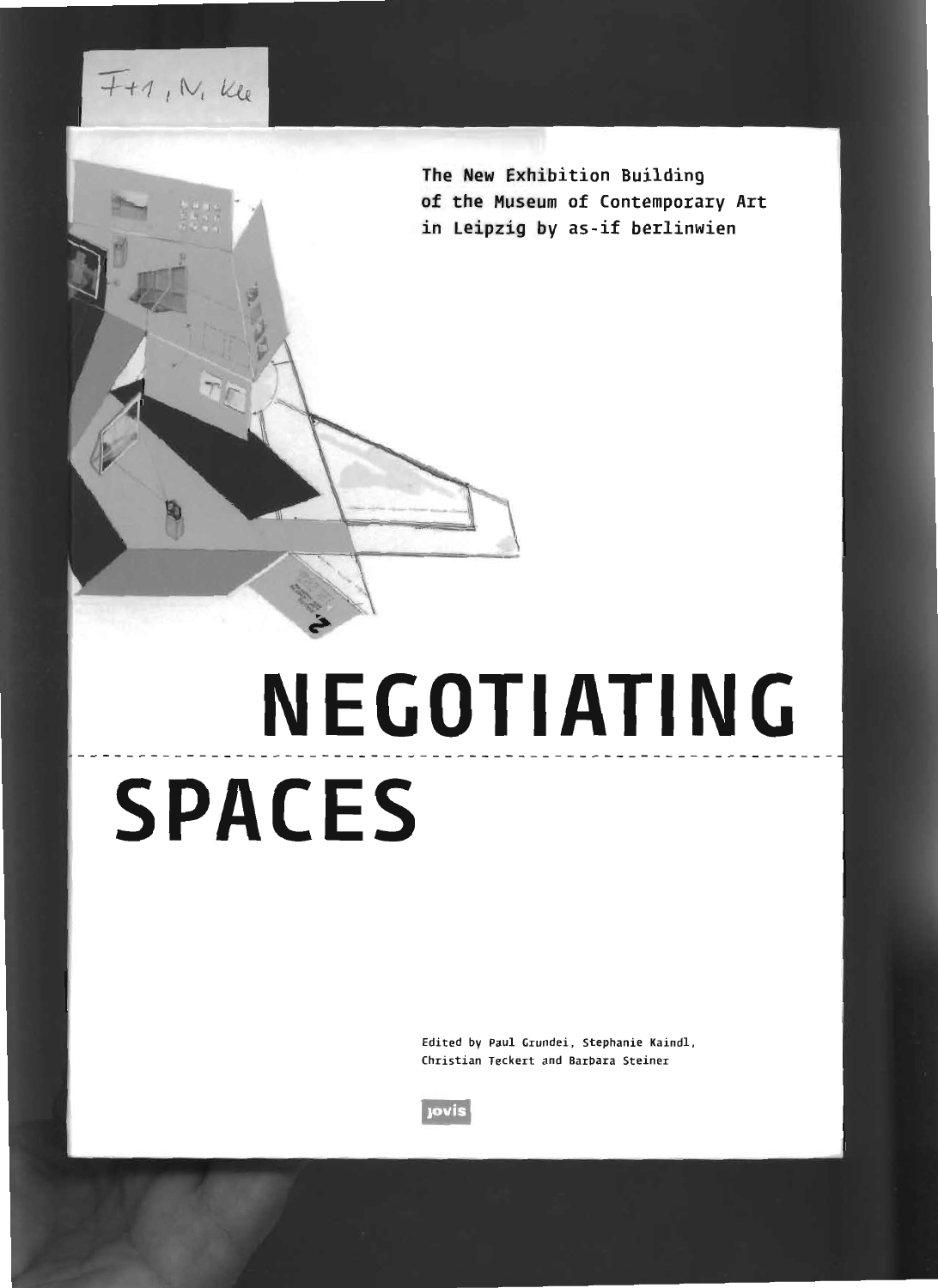## 23: The Architecture Has Become an Actor in the Process of Negotiation Barbara Steiner, Paul Grundei, Stephanie Kaindl, Christian Teckert. 27 : INDEX of Structures, Activities, Arnold Barretzky 28 | Designing and Building the GfZK-2 and Programs at the GfZK as-if berlinwien 28 beginning 31 spatial strategies 32 initial study 35 Performative Architecture as the Basis of the Performative Museum Rathara Steiner 47 : GFZKLEIPZIGbless 43 first diagrams 44 theatricality and performativity **BLESS** 44 ! space should be transformable 44 | programmatically underdetermined 46 ! new separate building 46 ! options of the site 48 ' functional determination of the spaces 48 eliminate the hierarchies 48 development of a dispositiv 53 Make Death Listen 53 positioning of the building Muntean/Rosenblum 53 revised and changed 55 reflections and ambivalences 58 diustable walls 58 display elements 58 negotiations of the space 60 Project Management Report 63 New Spaces, Other Visibilities Bernd Hullmann Olaf Nicolai 69 Homezone Via Lewandowsky 78 intense discussion 78 accommodate various programs  $79 \div$  Analog 78 : individual areas cultivate strong Dorit Margreiter visual and contextual relations 82 relational space structure 85 : Curating in Models Julia Schäfer 86 specific spatial variability 90 Sliding walls FORMSCHÖN  $95$ Tilo Schulz 100 fire escape concept 102 display surfaces